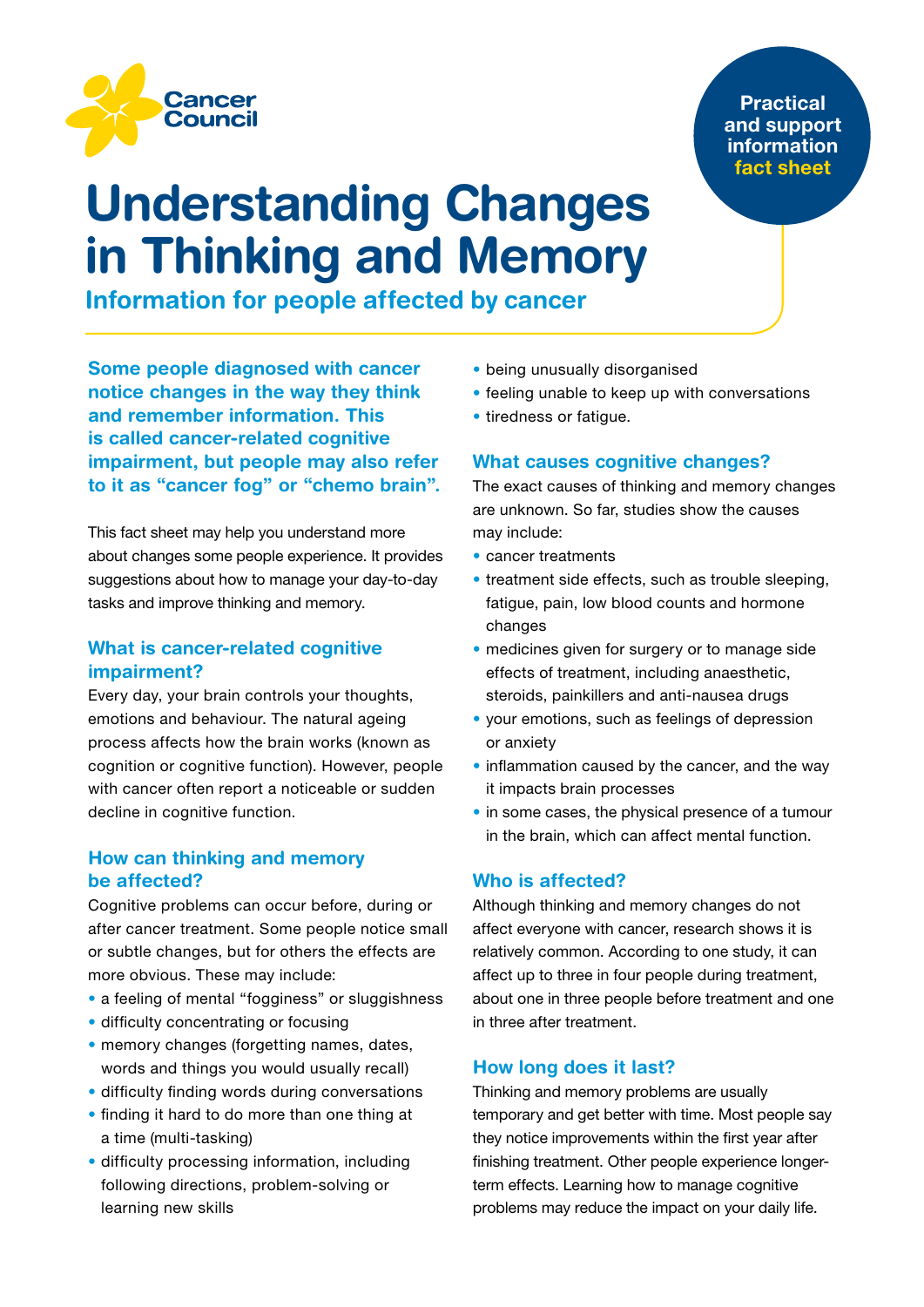#### Effect on your emotional wellbeing

Dealing with cancer-related cognitive impairment can be challenging. You may not feel like yourself, which can affect your relationships with family, friends and colleagues.

Changes in your thinking or memory can have a big impact on your ability to manage at home, while working or studying, or during social activities. This may make you feel upset, scared or frustrated.

You might feel you have to put in extra mental effort and energy to do tasks. Try to be gentle with yourself and allow time to recover.

# Managing thinking and memory changes

 $\mathbf{c}$ 

There are things you can do to cope with cognitive problems and improve your wellbeing and ability to manage daily life.

Keep a diary of the differences you notice, including the time of day and what you were doing. This can make it easier to plan your day, and the record may also be useful when you talk with your healthcare team.

The following suggestions have been found to be effective.

| <b>Adjust your daily routine</b>                                                                                                                                                                                                                                                                                                                                                                                                                                                                                                                                                                                                                   | <b>Involve other people</b>                                                                                                                                                                                                                                                                                                                                                                                                                                                                                                                                                                                                                                                                                                                                                         |
|----------------------------------------------------------------------------------------------------------------------------------------------------------------------------------------------------------------------------------------------------------------------------------------------------------------------------------------------------------------------------------------------------------------------------------------------------------------------------------------------------------------------------------------------------------------------------------------------------------------------------------------------------|-------------------------------------------------------------------------------------------------------------------------------------------------------------------------------------------------------------------------------------------------------------------------------------------------------------------------------------------------------------------------------------------------------------------------------------------------------------------------------------------------------------------------------------------------------------------------------------------------------------------------------------------------------------------------------------------------------------------------------------------------------------------------------------|
| • Write things down: keep a to-do list or take<br>notes.<br>• Use a diary or smartphone/mobile features such<br>as reminders or alarms, store lists, etc.<br>• Set times each day to check your to-do lists<br>and reminders.<br>• Focus on one thing at a time (try not to multi-task).<br>• Avoid distractions – for example, let your phone<br>go to voicemail and listen when you're ready.<br>• Pick a specific place to put objects such as your<br>keys, rings or phone, so they are easier to find.<br>• Pace yourself and include rest breaks to<br>recharge after mentally demanding tasks.<br>. Do focused tasks when you feel fresher. | • If you feel comfortable, tell family, friends and<br>colleagues what is going on - this can prevent<br>misunderstandings.<br>• Speak to your employer about reassigning your<br>tasks or deadlines.<br>• Take a support person to appointments or<br>treatment.<br>• Talk to your health care team about how you<br>are feeling - they can assess if you have other<br>concerns such as depression.<br>• Several types of allied health professionals<br>may be helpful in understanding and managing<br>your symptoms or daily challenges. Talk to<br>your treatment team or your GP about referral<br>to a neuropsychologist, clinical psychologist<br>or occupational therapist. You may be able to<br>access support through the hospital system or<br>get a Medicare rebate. |
| <b>Maintain a healthy lifestyle</b>                                                                                                                                                                                                                                                                                                                                                                                                                                                                                                                                                                                                                | <b>Improve your thinking and memory</b>                                                                                                                                                                                                                                                                                                                                                                                                                                                                                                                                                                                                                                                                                                                                             |
| • Eat healthy, nutritious foods, including lots of<br>fruits and vegetables.<br>• Aim to get at least 7-8 hours sleep each night<br>and rest when tired.<br>• Do some physical exercise or stretching to<br>improve your mood and energy levels. A mix of<br>aerobic and resistance training may help you to<br>think more clearly and be more mentally sharp.<br>• Consider working with an exercise physiologist<br>to incorporate exercise into your lifestyle.<br>• Minimise stressful activities as much as<br>possible.<br>• Try meditation or relaxation to reduce stress.                                                                  | • During conversation, focus carefully and repeat<br>what has been said to you.<br>• Add meaning to information you need to<br>remember, e.g. picture someone called Robyn<br>with a robin bird above their head.<br>• Break down new information into smaller<br>chunks, e.g. remember 2507000 by thinking<br>of 2507 as Christmas in July, then 000 as the<br>emergency phone number.<br>• Take a class to learn a new skill, such as a new<br>language or musical instrument.<br>• Try doing something creative, like art or crafts.<br>• Try cognitive rehabilitation (see next page).                                                                                                                                                                                          |